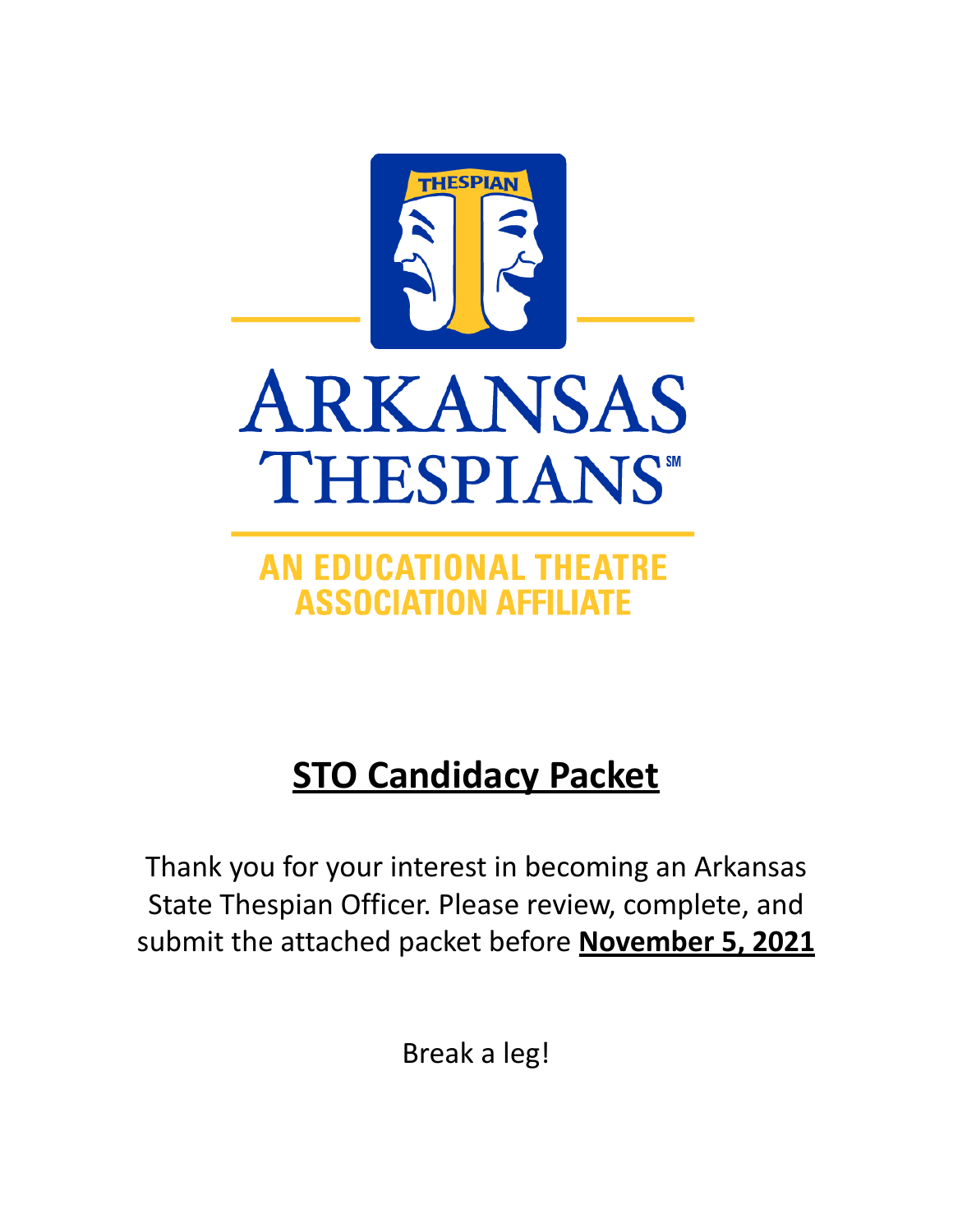# **Candidate Checklist**

Please ensure that you have completed this packet in its entirety. Incomplete/late packets will result in disqualification of candidates.

*Complete the following:*

\_\_\_\_\_- *2-minute video submission*

\_\_\_\_\_- *One page essay*

\_\_\_\_\_- *Completed candidate consent form*

*When you have all boxes checked, make sure that all items are present and complete before sending to the email address listed in 'Candidate Nominations Guidelines' form.*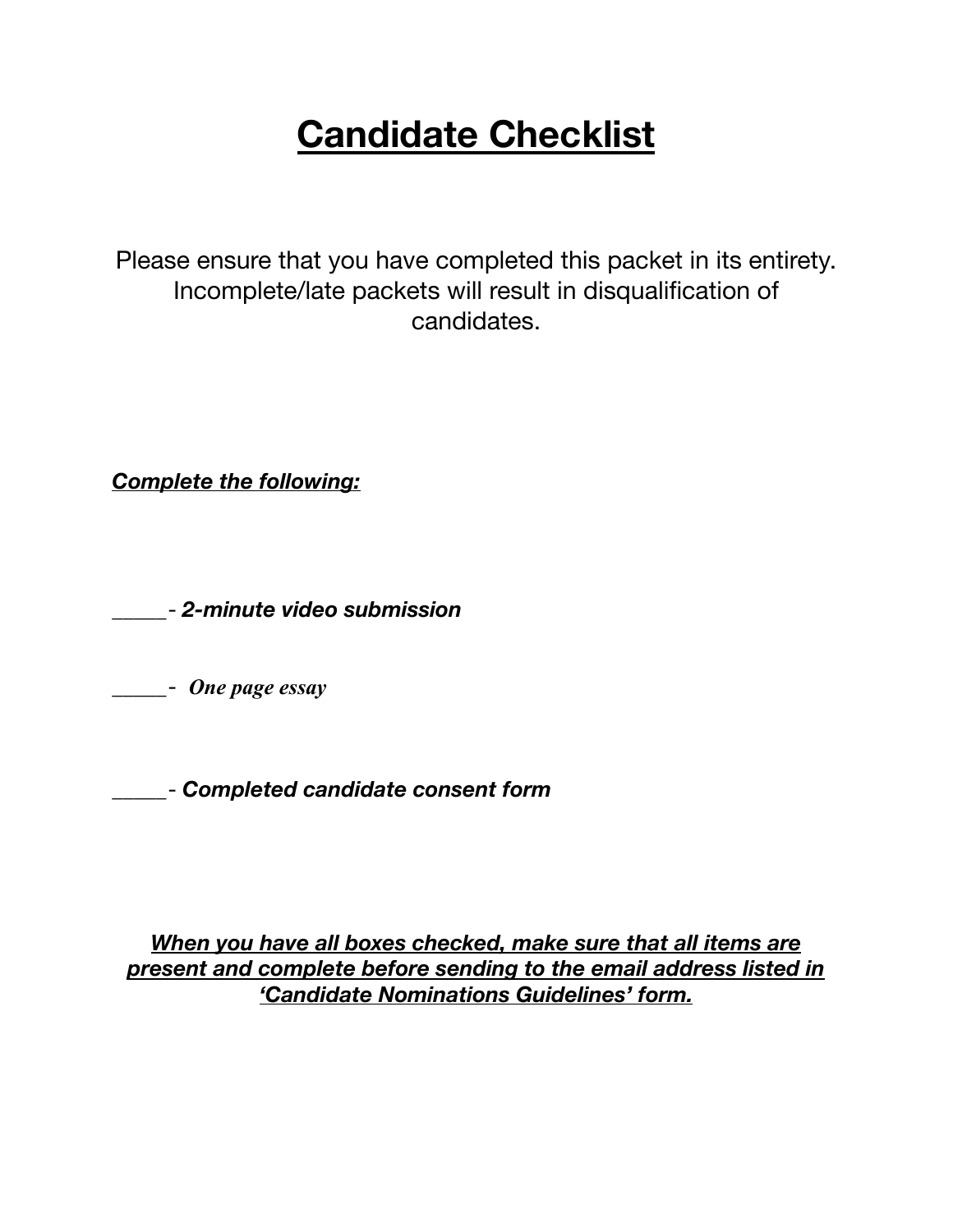# **STO (State Thespian Officer) CANDIDATE NOMINATION GUIDELINES**

One thespian from your troupe may run as an STO. Arkansas Thespians State Student Board has up to six Student Board Officer positions. Final voting will occur at state festival and the new STOs will be announced at the closing ceremonies..

## **ELIGIBILITY**

In order to be a candidate for the Student State Board, a student must meet the following qualifications:

- 1. Must be an entering Sophomore or Junior in good standing with your troupe, school, EdTA, and have a 2.5 GPA or higher.
- 2. Must be an active thespian registered with the EdTA.

#### **APPLICATION**

All four items listed below must be received via email by the November 5, 2021 deadline in order to be considered for candidacy. The Video, Headshot, and Candidate Permission Form must be sent to **[arthespianssto@gmail.com](mailto:arthespianssto@gmail.com)** by *November 5, 2021*.

- 1. Two minute video submission including:
	- a. Introduction of self
	- b. Description of leadership skills
	- c. Explanation of what would you would bring to the table as an STO
- 2. One page essay including:
	- a. Why advocating for theatre is important
	- b. How you would advocate for theatre as an STO
- 3. Headshot
- 4. Completed Candidacy Consent Form

### **CANDIDACY PROCESS**

- 1. Complete and submit the application by the deadline. Candidate application packet can be found under the STO tab on the state website: [www.arkansasthespians.org](http://www.arkansasthespians.org).
- 2. All applications will be reviewed by the STO and their liaisons.
- 3. Candidates will be notified by January 14, 2022 informing them if they have been selected as a semi-finalist candidate.
- 4. All semi-finalist candidates will participate in a Zoom interview with STO and their liaisons
- 5. Candidates will be notified before February 1, 2021 informing them if they have been selected as a final candidate.
- 6. All final candidates are required to be registered for festival Leadership Seminar.
- 7. Candidates must be present at all General Assemblies and will be used as STO interns by assisting current STO as asked during Festival.
- 8. Each Candidate must participate in the Leadership Seminar at Festival and be prepared to give a two-minute election speech and answer prompted questions from the STO.

## **ELECTIONS**

1. Each Troupe Director will be emailed an online ballot. Each attending troupe will have a small window of time at festival to vote for their desired board of six officers. *Troupe Directors, please consult with your troupe and vote based on troupe consensus.*

### **DUTIES**

The main duties of the Student Board Officers are as follows:

1. Attend State Board Meetings with the Chapter Director and Adult Board members, as requested. Meeting sites are determined by the Chapter Director. Travel  $\&$  Food expenses are incurred by the individual student.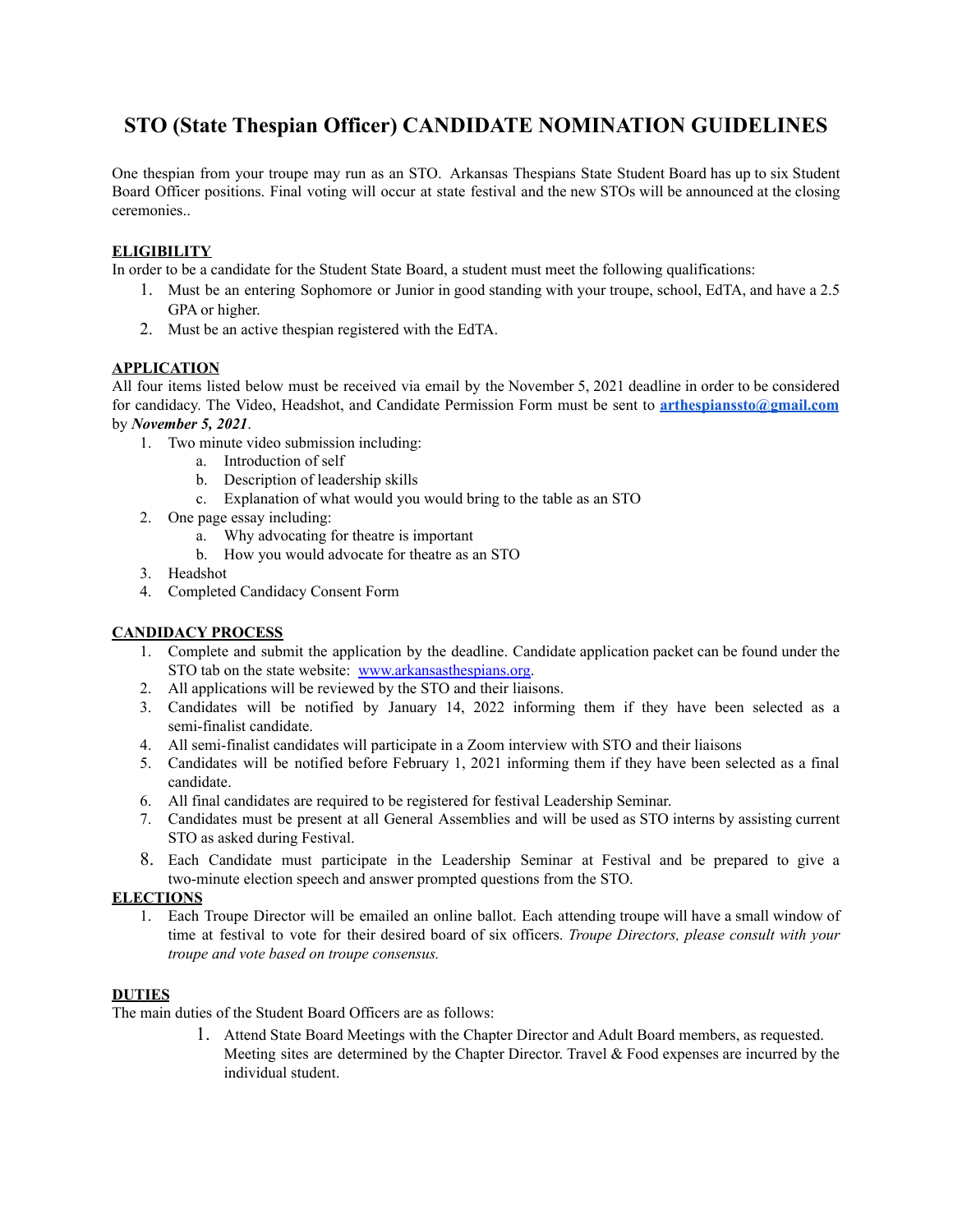- 2. Attend the summer leadership camp (date TBD), and conduct a statewide leadership day camp for AR Thespians.
- 3. Decide on the theme and logo for the upcoming Festival.
- 4. If attending International Thespian Festival, attend the week-long leadership workshop led by ITO.
- 5. Advocacy: Promote Arkansas Thespians and the ideas for which it stands.
- 6. Raise the funds necessary for the *'Nancy Brown Student Leadership Scholarship'* that is given to a student in Arkansas by the STO.
- 7. The Student Board Officers are responsible for creating and conducting the Leadership Seminar at the State Festival.

#### **TERMS OF OFFICE**

Terms begin on the Monday following the State Festival and run until closing ceremony at the following state festival.

# **LEADERSHIP SEMINAR**

REGISTRATION INFORMATION

The Leadership Seminar covers several topics of interest relevant to students in leadership positions including: Stress & Time Management, Psychology of Leadership, Fundraising, Team Working Skills and Officer-Member Responsibility. THIS IS A GREAT WORKSHOP FOR NETWORKING WITH OTHER STUDENTS!

#### **IT IS STRONGLY ENCOURAGED AND RECOMMENDED THAT TROUPE BOARD OFFICERS ATTEND.** *ALL STATE STUDENT OFFICER CANDIDATES ARE REQUIRED TO ATTEND! EACH SCHOOL CAN SEND UP TO 5 STUDENTS.*